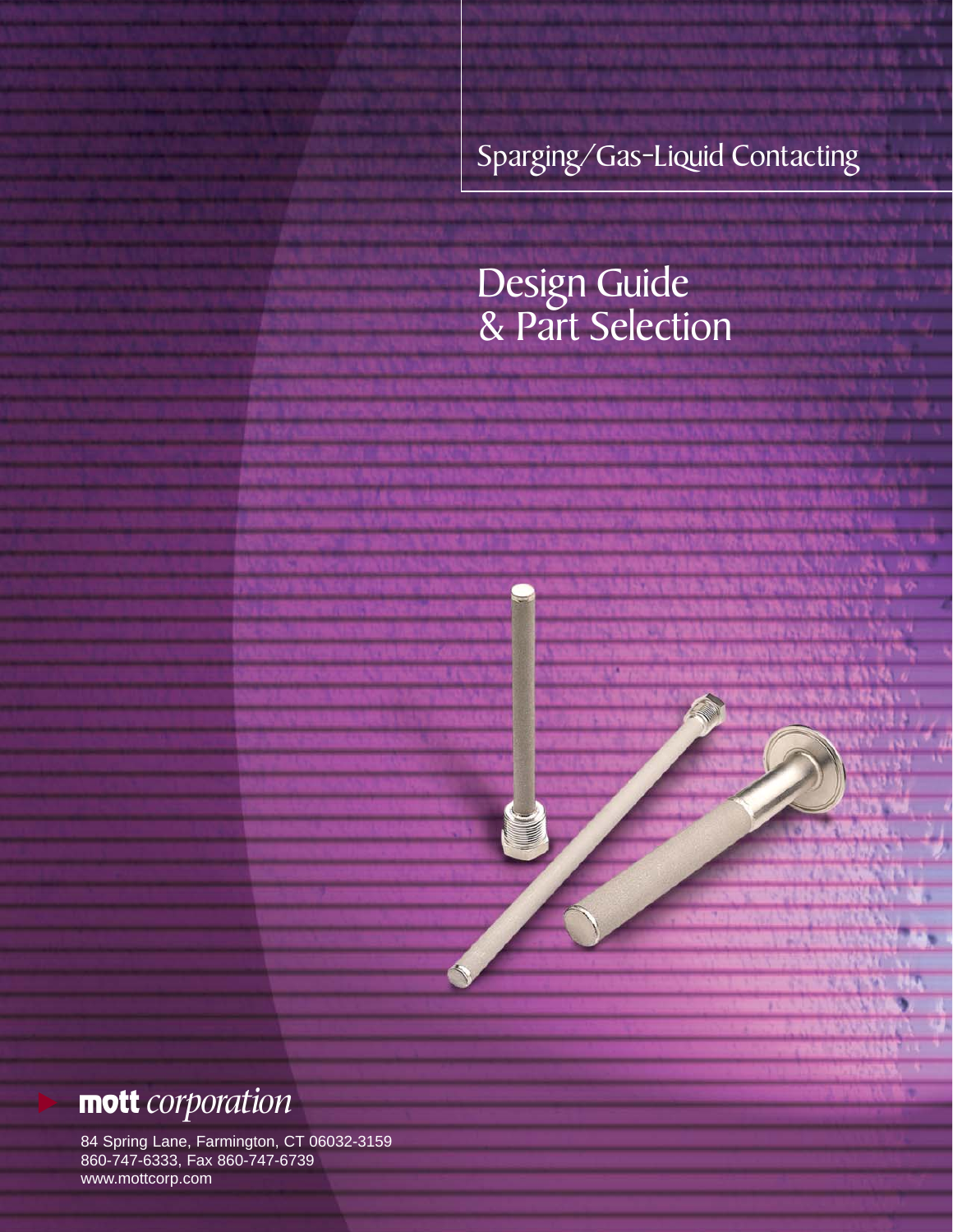# **SURFACE AREA – The Critical Variable**

High surface area means fast, efficient mass transfer. The key to high-efficiency sparging is fine bubble propagation which provides maximum surface area for effective "mass transfer." Mott precision porous metal creates fine bubbles\* over a broad range of application requirements. Mott spargers, both static and dynamic, far exceed the performance of drilled pipe and other conventional spargers. With thousands of pores over the surface, large volumes of gas can be passed with very high specific area. For example, with equal volumes of gas, 1mm bubbles would have 6.35 times more gas-liquid contact surface area than 6.35mm (1/4") bubbles.

# **Precision Porous Metal Media**

The high performance of Mott spargers comes from the superior characteristics of Mott precision porous media. Its controlled porosity is a result of Mott proprietary manufacturing methods and dedication to quality.

## **Materials of Construction**

Standard porous media for spargers is 316L stainless steel, which provides good corrosion resistance and high temperature capability, up to 750°F. Standard sparger hardware is 316 stainless steel. Other materials are available on special order, including 304L SS, 347 SS, 430 SS, Inconel® 600, Monel® 400, Nickel 200; Hastelloy® C276, C22 and X; and Alloy 20.

# **Sparging Media Grades**

For most gas sparging applications, Mott Media Grade 2\* is recommended. For steam sparging, Media Grade 10 is recommended. Media grade 40 is used for agitation. Other grades are available – consult factory.



# **Sparging – The Process**

Sparging, the introduction of gas into a liquid is accomplished in many different process variations. In-tank applications, with the sparging elements located in the tank, can be batch or continuous flow, with or without agitation. Continuous pipe line sparging can be inline with a non-intrusive Mott GasSaver®, or using intrusive pipe line mounted sparger elements. This guide will show you how to size and design cost-effective sparger systems for each of the process variations.

# **Industries Served**

- **Beverage**
- Chemical
- Fish Farming
- Food
- Industrial
- Minerals
- Mining
- Paper
- Petrochemical
- Pharmaceutical
- Power
- Waste Treatment
- And Many Others……

## **Common Gases**

| Gas            | <b>Symbol</b>   | <b>Density</b>          |
|----------------|-----------------|-------------------------|
|                |                 | $#/\mathrm{Ft}^3$ @ STP |
| Air            | Air             | 0.076                   |
| Ammonia        | NH <sub>3</sub> | 0.045                   |
| Argon          | Ar              | 0.105                   |
| Carbon Dioxide | CO <sub>2</sub> | 0.116                   |
| Chlorine       | Cl <sub>2</sub> | 0.189                   |
| Hydrogen       | H <sub>2</sub>  | 0.005                   |
| Nitrogen       | $\rm N_2$       | 0.073                   |
| Oxygen         | O <sub>2</sub>  | 0.084                   |
| Ozone          | O <sub>3</sub>  | 0.126                   |

 \* - Actual diameter of bubbles will vary depending on liquid media and application conditions. Mott makes no claim as to actual size of bubbles. Tests conducted at Mott indicate that our Media Grade 2 provides fine bubbles over a broad range of application requirements.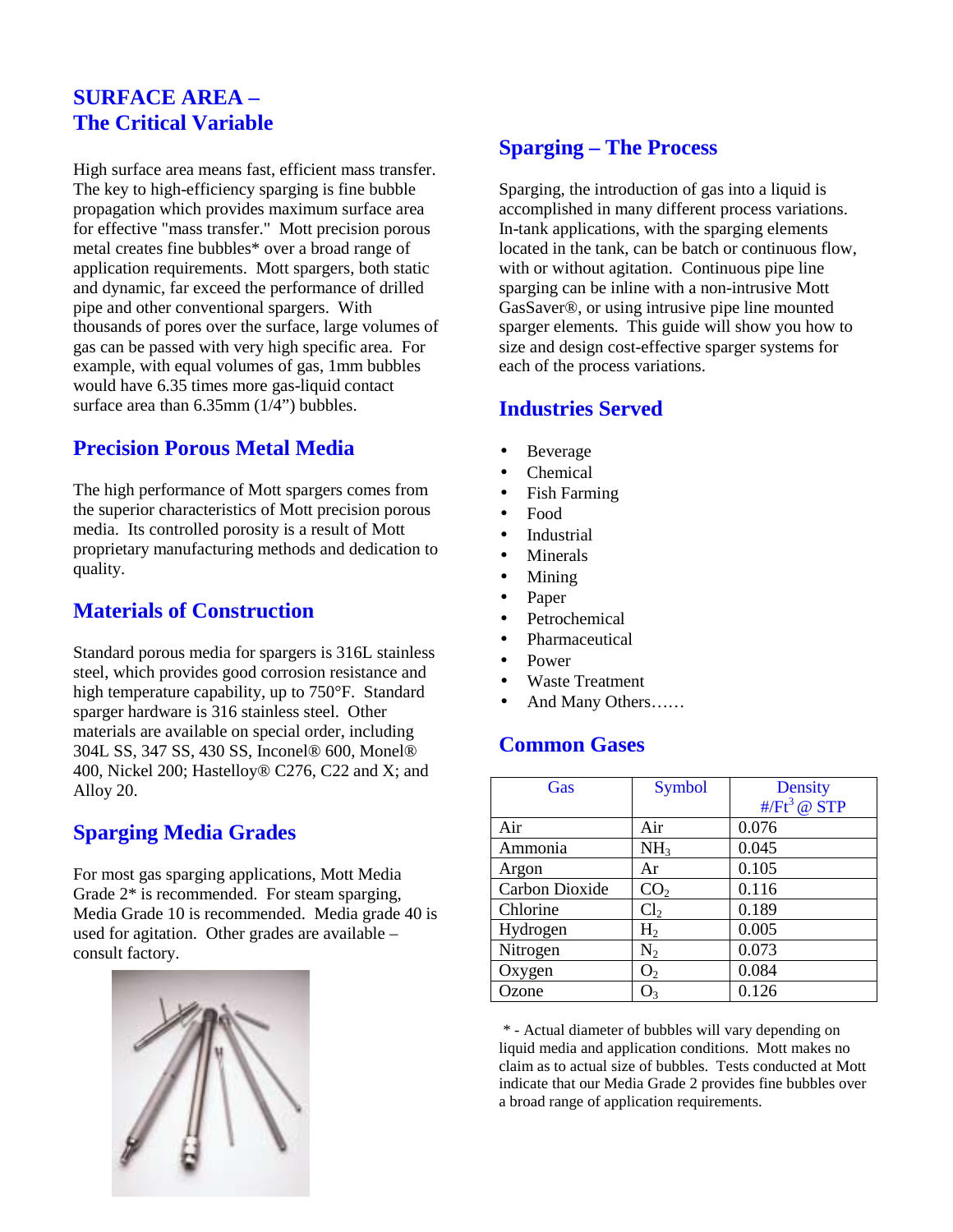## **DESIGN GUIDE IN-TANK / STATIC SPARGER**

Sparger sizing is based on the superficial *gas exit velocity* from the porous sparger surface, expressed in feet per minute (FPM), calculated from actual cubic feet per minute per square foot of sparger surface area (ACFM/Ft.<sup>2</sup>). ACFM is calculated at the *liquid pressure and temperature at the sparger,*it is *not* based on gas pressure.

#### **Sizing Procedure for In-Tank Spargers**

- 1. Determine gas flow required in standard cubic feet per minute (SCFM).
- 2. Determine liquid pressure at the sparger, in PSIG (P).
- 2.1 For open or vented tanks, liquid head in feet x 0.433 x specific gravity = PSIG. (Specific Gravity of water  $= 1.0$ )
- 2.2 For closed tanks or vessels with a pressurized head space, add head space pressure to the liquid head pressure to obtain (P)
- 3. Determine liquid temperature °F, (T).
- 4. Determine ACFM, from SCFM using standard gas formula.

 $ACFM = SCFM x \; 14.7 \; x \; (460 + T)$  $(14.7 + P)$  520

- 5. Select Gas Exit Velocity, FPM. See Gas Exit Velocity Chart.
- 6. Calculate sparger area required  $Ft^2(A)$ .

 $A = \underline{ACFM}$ FPM

7. Select appropriate Mott sparger element or elements, and determine best in-tank arrangement based on process requirements. Refer to Mott Sparging Literature (Ref: PMSPARG) or Mott Sparger Selection Key.

> In agitated tanks, use reinforced elements or provide support as required.

#### **Gas Exit Velocity Chart**

In-Tank, Not Agitated:

5 – 10 FPM Design 25 FPM Maximum

In-Tank, Agitated:

| If                             | <b>Then</b>                      |
|--------------------------------|----------------------------------|
| $1-5$ FPS*                     | 25 FPM Design<br>50 FPM Maximum  |
| $5 - 10$ FPS*                  | 25 FPM Design<br>100 FPM Maximum |
| $>10$ FPS*                     | 50 FPM Design<br>150 FPM Maximum |
| *Calculate agitator tip speed: |                                  |

Agitator Diameter (in)  $x$  RPM = FPS 229

Lower exit velocities will produce smaller bubbles. Exit velocities may be less than the design values given. In some instances, actual application must be tested/proven.

Reinforced or supported elements should be used in agitated vessels.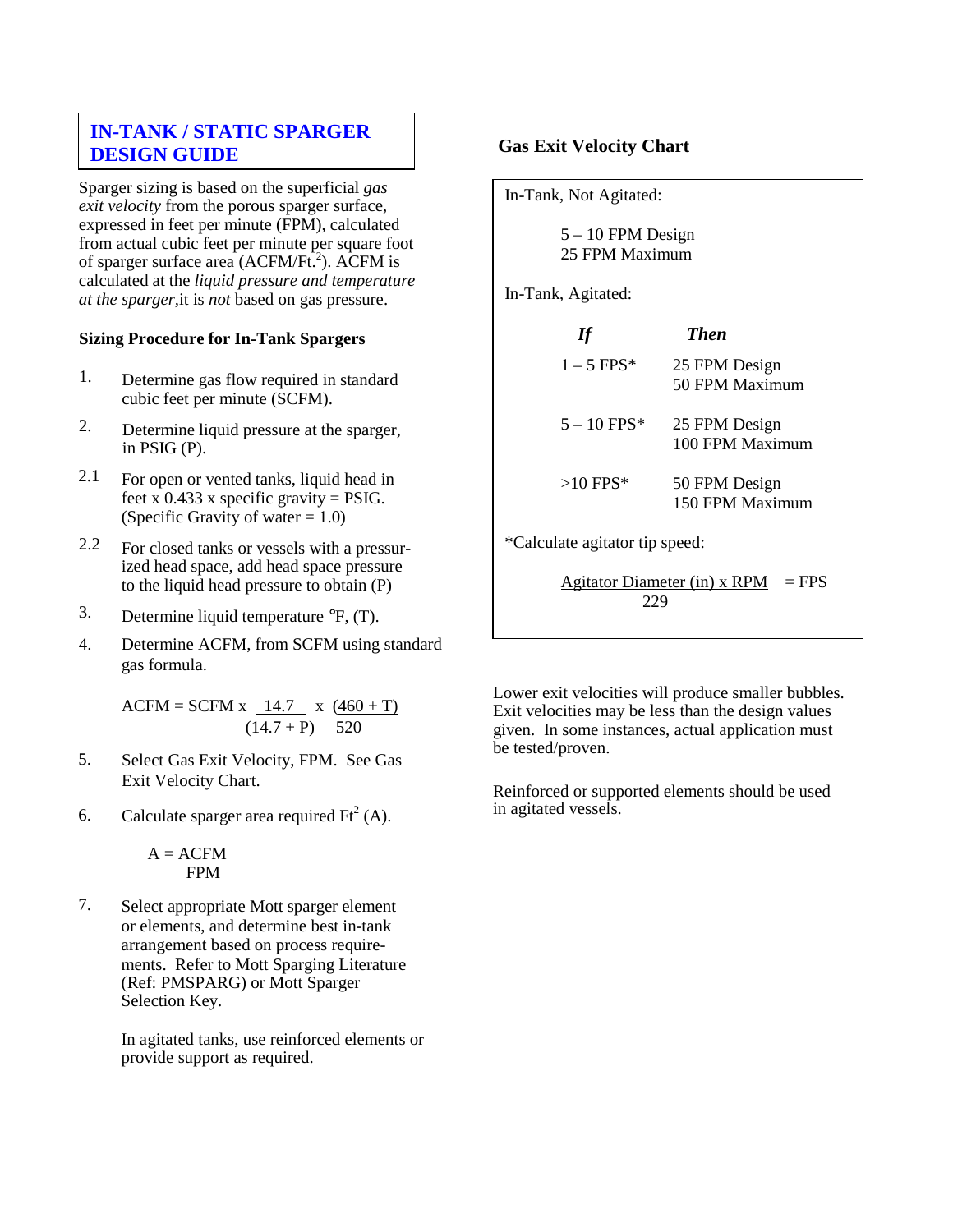## **INTRUSIVE PIPELINE SPARGER DESIGN GUIDE**

## **Intrusive Pipe Line Sparger Sizing**

Intrusive pipe line sparger sizing, where the sparger element is located inside of the pipe line, is based on the superficial *Gas Exit Velocity* from the sparger element in relation to the liquid velocity in the annulus between the inside of the pipe line and the sparger element. Exit velocity is expressed in feet per minute (FPM), calculated from actual cubic feet per minute per square foot of sparger surface area (ACFM/Ft<sup>2</sup>). ACFM is calculated *at the liquid pressure and temperature* in the pipe line, (not gas pressure).

### **Intrusive Pipe Line Sparger Sizing Procedure**

- 1. Determine gas flow required in standard cubic feet per minute (SCFM).
- 2. Determine liquid pressure in the pipe line in PSIG (P).
- 3. Determine liquid temperature °F, (T).
- 4. Determine ACFM using standard gas formula

 $ACFM = SCFM x_14.7 x_4 (460 + T)$  $(14.7 + P)$  520

- 5. Determine liquid flow in gallons per minute (GPM).
- 6. Determine pipe line size.
- 7. Assume a sparger diameter.
- 8. Calculate liquid linear velocity in the annulus between the pipe line ID and the sparger element ID.\*\*
- 9. Select Gas Exit Velocity FPM.
- 10. Calculate sparger area required  $Ft^2(A)$ .

$$
A = \frac{ACFM}{FPM}
$$

11. Select the appropriate Mott sparger element. A reinforced element, or an element with a centering spider for support within the pipe line, is recommended for pipe line spargers.

#### **Gas Exit Velocity Chart**

| If             | <b>Then</b>                      |
|----------------|----------------------------------|
| $1 - 5$ FPS**  | 25 FPM design<br>50 FPM maximum  |
| $5 - 10$ FPS** | 25 FPM design<br>100 FPM maximum |
| $> 10$ FPS**   | 50 FPM design<br>150 FPM maximum |

### **Element Diameter Guide**

| <b>Pipe Size</b> | Sparger Ø   | Flow $@$ 10 FPS* |
|------------------|-------------|------------------|
| $1/2$ "          | 3/8"        | 6 GPM            |
| 3/4"             | $1/2$ "     | 10.5 GPM         |
| 1 <sup>66</sup>  | 3/4"        | 13.1 GPM         |
| $1 - 1/2$ "      | 1"          | 39 GPM           |
| 2"               | 1"          | 80 GPM           |
| 3"               | $1 - 1/2$ " | 175 GPM          |
| 4"               | 2"          | 299 GPM          |
| 6"               | $2 - 1/2$ " | <b>747 GPM</b>   |
| $>6$ "           | $2 - 1/2$ " | Calculate**      |

*\*Based on schedule 40 pipe.*

*\*\*Liquid linear velocity in annulus between the pipe and sparger element FPS.*

$$
FPS = \frac{GPM}{[(pipe ID)^2 - (sparger OD)^2] \times 2.448}
$$

Lower gas exit velocities produce finer bubbles. Exit velocities can be <5 FPM with good performance. In some instances, actual application must be tested/proven.

Reinforced elements are recommended, or elements with a centering spider for support within the pipe line.

See Mott Sparging Literature (Ref: PMSPARG) or Mott Sparger Selector Key.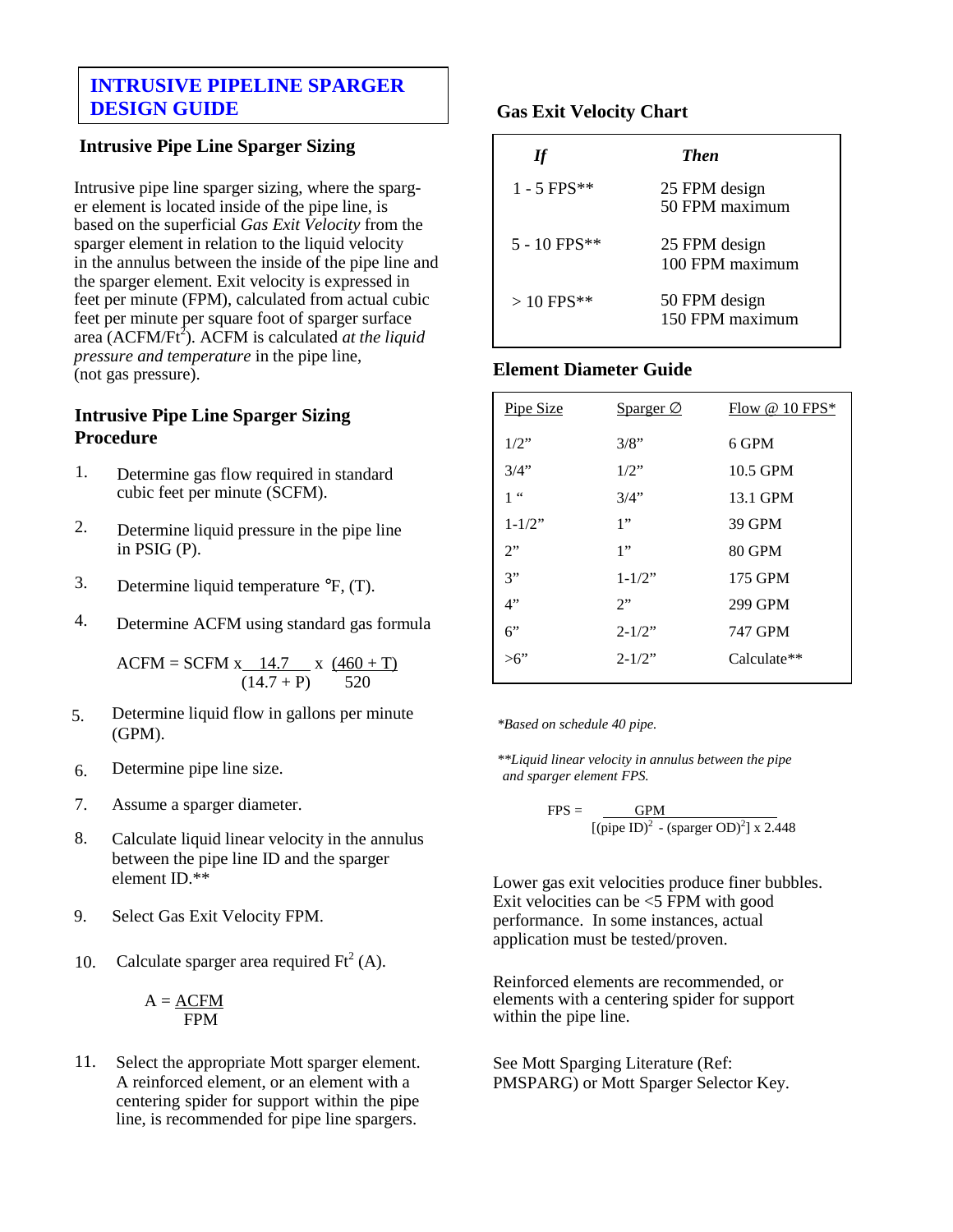# **INLINE DYNAMIC SPARGER DESIGN GUIDE**

## **Non-Intrusive Inline Dynamic Sparger Sizing**

Sizing is based on *liquid flow*. Nominal flow rate is based on *10 FPS linear velocity* through the ID of the Dynamic Sparger. These spargers can operate effectively from less than 5 FPS up to 20 FPS. Select the Dynamic Sparger Model 8501 or GasSaver® for a given application, then determine the gas flow in ACFM and check gas exit velocity through the porous media to be sure it is within maximum design limits. Should the exit velocity be too high, go to the next size larger model or order a special GasSaver with a 12" long porous section for double the area.

#### **Sizing Method**

- 1. Determine liquid flow rate in gallons per minute (GPM).
- 2. Select Inline Dynamic Sparger model.
- 3. Determine liquid line pressure, PSIG (P).
- 4. Determine gas flow in standard cubic feet per minute (SCFM).
- 5. Determine liquid temperature °F (T).
- 6. Calculate actual cubic feet per minute (ACFM) using standard gas formula:

 $ACFM = SCFM x 14.7 x (460+T)$  $(14.7+P)$  520

- 7. Record GasSaver area,  $Ft^2(A)$ .
- 8. Calculate gas exit velocity, FPM

#### FPM=ACFM A

9. Check to be sure that the exit velocity is within the maximum range, based on the operating conditions.

#### **Gas Exit Velocity Chart**

| Liquid<br>Linear Velocity* | Gas<br><b>Exit Velocity</b>      |
|----------------------------|----------------------------------|
| $1 - 5$ FPS                | 25 FPM design<br>50 FPM maximum  |
| 5 - 10 FPS                 | 25 FPM design<br>100 FPM maximum |
| $>10$ FPS                  | 50 FPM design<br>200 FPM maximum |

*\*Liquid linear velocity FPS.*

 $FPS = GPM$  $($ Porous  $\overrightarrow{ID^2}$  x 2.448)

Lower gas exit velocities produce finer bubbles. In some instances, actual application must be tested/proven.

GasSavers provide a very broad range of effective operation, with both liquid and gas flows.

See Dynamic Sparger Selection in Mott Literature (Ref: PMSPARG) or Mott Sparger Selector Key.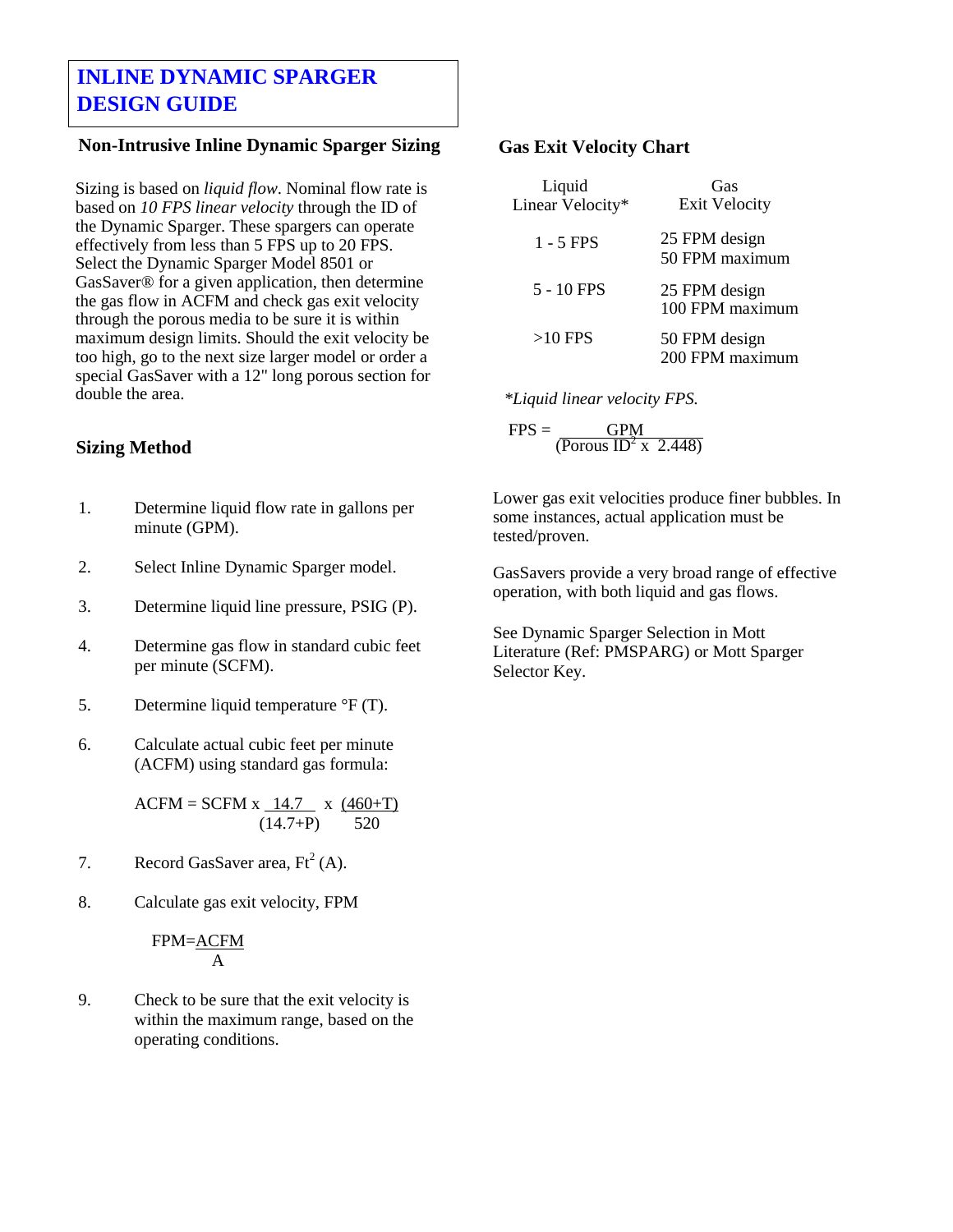## **In-tank and/or Intrusive Precision Sparger Elements**

Mott porous metal sparger elements are available in many configurations to suite specific process requirements. Standard materials are 316L stainless steel porous media, and 316 stainless steel hardware. Other materials and sizes available on special order.



#### **Seamless Sparger Elements**

| <b>Description</b>    | D Dia L |     |      | A NPT Area Ft <sup>2</sup> |
|-----------------------|---------|-----|------|----------------------------|
| 2306-A04-06-A00-XX-AB | 0.375"  | 6"  | 1/4" | 0.05                       |
| $-12-$                |         | 12" |      | 0.10                       |
| $-18-$                |         | 18" |      | 0.15                       |
| $-24-$                |         | 24" |      | 0.20                       |
| $-36-$                |         | 36" |      | 0.29                       |
| 2308-A04-06-A00-XX-AB | 0.5"    | 6"  | 1/4" | 0.06                       |
| $-12-$                |         | 12" |      | 0.13                       |
| $-18-$                |         | 18" |      | 0.20                       |
| $-24-$                |         | 24" |      | 0.26                       |
| $-36-$                |         | 36" |      | 0.39                       |
| 2312-A04-06-A00-XX-AB | 0.75"   | 6"  | 1/4" | 0.10                       |
| $-12-$                |         | 12" |      | 0.20                       |
| $-18-$                |         | 18" |      | 0.29                       |
| $-24-$                |         | 24" |      | 0.39                       |
| $-36-$                |         | 36" |      | 0.59                       |
| 2316-A08-06-A00-XX-AB | 1.0"    | 6"  | 1/2" | 0.13                       |
| $-12-$                |         | 12" |      | 0.26                       |
| $-18-$                |         | 18" |      | 0.39                       |
| $-24-$                |         | 24" |      | 0.52                       |
| $-36-$                |         | 36" |      | 0.78                       |

## **Rolled and Welded Elements**

| <b>Description</b>    |      |     |      | D Dia L ANPT Area Ft <sup>2</sup> |
|-----------------------|------|-----|------|-----------------------------------|
| 2224-A04-10-A00-XX-AB | 1.5" | 10" | 1/4" | 0.33                              |
| $-20-$                |      | 20" |      | 0.65                              |
| $-30-$                |      | 30" |      | 0.98                              |
| $-40-$                |      | 40" |      | 1.31                              |
| 2232-A08-10-A00-XX-AB | 2.0" | 10" | 1/2" | 0.44                              |
| $-20-$                |      | 20" |      | 0.87                              |
| $-30-$                |      | 30" |      | 1.31                              |
| $-40-$                |      | 40" |      | 1.75                              |
| 2240-A16-10-A00-XX-AB | 2.5" | 10" | 1"   | 0.54                              |
| $-20-$                |      | 20" |      | 1.09                              |
| $-30-$                |      | 30" |      | 1.64                              |
| $-40-$                |      | 40" |      | 2.18                              |

#### **NOTES**:

"XX" – Specify Media Grade in the Product Description. Media Grade 2 recommended for gas sparging / Media Grade 10 recommended for steam sparging / Media Grade 40 recommended for tank agitation.





#### **Seamless Sparger Elements**

| <b>Description</b>    | D Dia L |     | $\mathbf{G}^*$ | Area Ft <sup>2</sup> |
|-----------------------|---------|-----|----------------|----------------------|
| 2306-G06-06-A00-XX-AB | 0.375"  | 6"  | 1"             | 0.05                 |
| $-12-$                |         | 12" |                | 0.10                 |
| $-18-$                |         | 18" |                | 0.15                 |
| $-24-$                |         | 24" |                | 0.20                 |
| $-36-$                |         | 36" |                | 0.29                 |
| 2308-G08-06-A00-XX-AB | 0.5"    | 6"  | 1"             | 0.06                 |
| $-12-$                |         | 12" |                | 0.13                 |
| $-18-$                |         | 18" |                | 0.20                 |
| $-24-$                |         | 24" |                | 0.26                 |
| $-36-$                |         | 36" |                | 0.39                 |
| 2312-G12-06-A00-XX-AB | 0.75"   | 6"  | 1"             | 0.10                 |
| $-12-$                |         | 12" |                | 0.20                 |
| $-18-$                |         | 18" |                | 0.29                 |
| $-24-$                |         | 24" |                | 0.39                 |
| $-36-$                |         | 36" |                | 0.59                 |
| 2316-G16-06-A00-XX-AB | 1.0"    | 6"  | 1"             | 0.13                 |
| $-12-$                |         | 12" |                | 0.26                 |
| $-18-$                |         | 18" |                | 0.39                 |
| $-24-$                |         | 24" |                | 0.52                 |
| $-36-$                |         | 36" |                | 0.78                 |

## **Rolled and Welded Elements**

| <b>Description</b>    | D Dia L |     | $G^*$ | Area Ft <sup>2</sup> |
|-----------------------|---------|-----|-------|----------------------|
| 2224-G24-10-A00-XX-AB | 1.5"    | 10" | 1"    | 0.33                 |
| $-20-$                |         | 20" |       | 0.65                 |
| $-30-$                |         | 30" |       | 0.98                 |
| $-40-$                |         | 40" |       | 1.31                 |
| 2232-G32-10-A00-XX-AB | 2.0"    | 10" | 1"    | 0.44                 |
| $-20-$                |         | 20" |       | 0.87                 |
| $-30-$                |         | 30" |       | 1.31                 |
| $-40-$                |         | 40" |       | 1.75                 |
| 2240-G40-10-A00-XX-AB | 2.5"    | 10" | 1"    | 0.54                 |
| $-20-$                |         | 20" |       | 1.09                 |
| $-30-$                |         | 30" |       | 1.64                 |
| $-40-$                |         | 40" |       | 2.18                 |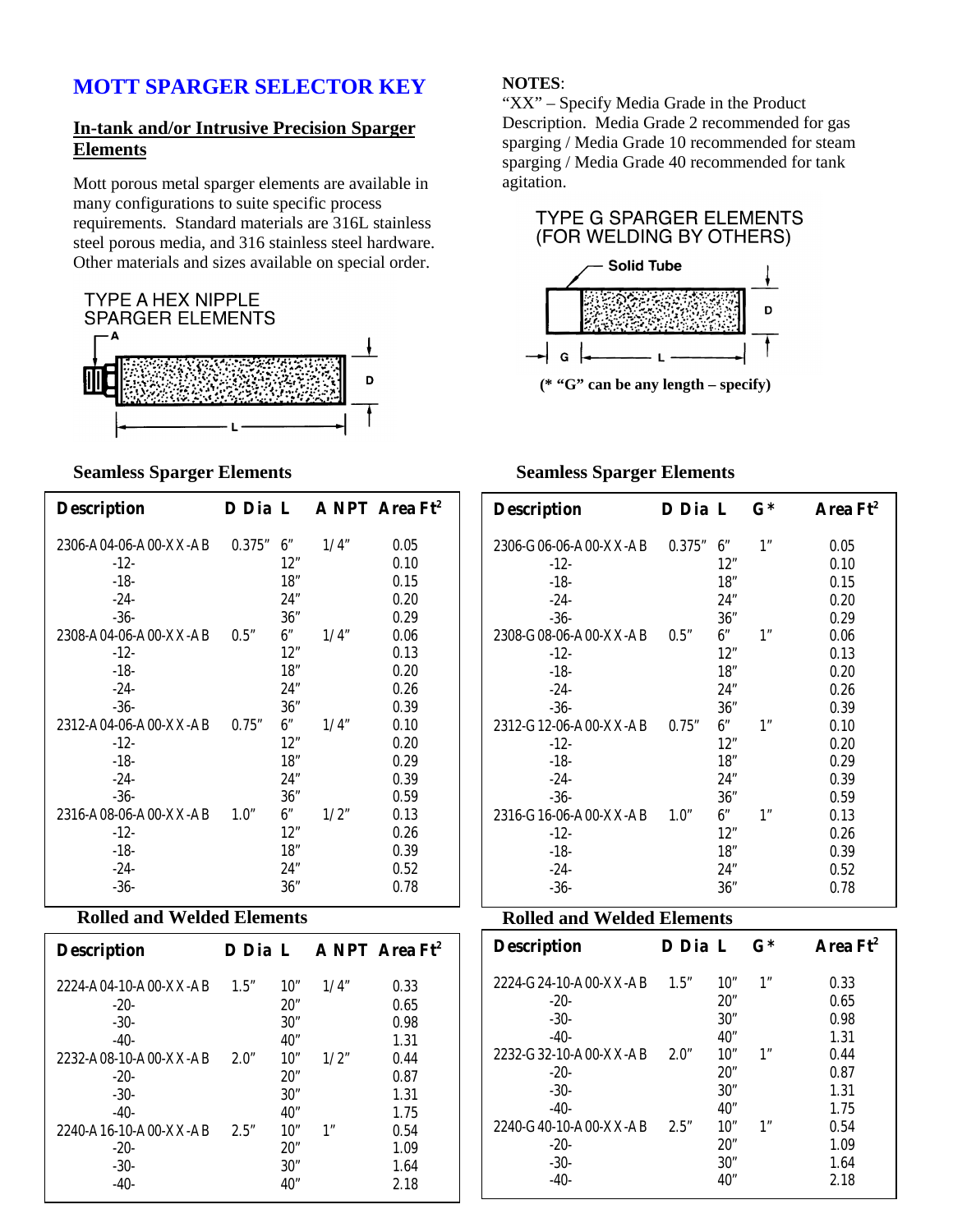#### **Inline Dynamic Sparger – 8501 Series**

Mott 8501 Series Tee-Mounted Sparger Assemblies offer simple mounting in process piping systems. Gas is introduced into the element which mounts within the pipe housing. Gas passes from inside to the outside of the element. Liquid enters the side inlet to the tee and passes through the annulus between the pipe and the element and shears the bubbles from the element for fine-bubble performance. Upon reaching the end of the element, there is a sudden expansion in area that creates turbulence and good mixing of the gas and liquid. Standard materials are 316L stainless steel hardware. Other materials are available on special order.

#### **Sparger Element – 8501 Series**



| <b>Nominal Product</b><br>Liquid<br><b>Flow</b> | Description                                                     | ANPT BNPT L |      |                                | D      | PL                                           | <b>Porous</b><br>AreaF <sub>t<sup>2</sup></sub> |
|-------------------------------------------------|-----------------------------------------------------------------|-------------|------|--------------------------------|--------|----------------------------------------------|-------------------------------------------------|
| 6 gpm                                           | 8501-1/2-06-XX<br>$-12-$<br>$-18-$<br>$-24-$<br>$-36-$          | 1/2"        | 1/8" | 6"<br>12"<br>18"<br>24"<br>36" | 0.375" | 4"<br>10"<br>16"<br>22"<br>34"               | 0.03<br>0.08<br>0.13<br>0.18<br>0.28            |
| $10 \text{ gpm}$                                | 8501-3/4-06-XX<br>$-12-$<br>$-18-$<br>$-24-$<br>$-36-$          | 3/4"        | 1/4" | 6"<br>12"<br>18"<br>24"<br>36" | 0.5"   | 3.75"<br>9.75"<br>15.75"<br>21.75"<br>33.75" | 0.04<br>0.10<br>0.17<br>0.24<br>0.37            |
| 13 gpm                                          | 8501-1-06-XX<br>$-12-$<br>$-18-$<br>$-24-$<br>$-36-$            | 1"          | 1/2" | 6"<br>12"<br>18"<br>24"<br>36" | 0.75"  | 3.5"<br>9.5"<br>15.5"<br>21.5"<br>33.5"      | 0.06<br>0.15<br>0.25<br>0.35<br>0.55            |
| 39 gpm                                          | 8501-1 1/2-06-XX 1 1/2"<br>$-12-$<br>$-18-$<br>$-24-$<br>$-36-$ |             | 3/4" | 6"<br>12"<br>18"<br>24"<br>36" | 1.0"   | 2.5"<br>8.5"<br>14.5"<br>20.5"<br>32.5"      | 0.05<br>0.18<br>0.32<br>0.45<br>0.71            |

#### **Sparger – 850 Series**

| Product<br>Description                                  | D      |       | A NPT B NPT L |                                | PL                                           | Porous<br>AreaFt <sup>2</sup>        |
|---------------------------------------------------------|--------|-------|---------------|--------------------------------|----------------------------------------------|--------------------------------------|
| 850-1/2-06-XX<br>$-12-$<br>$-18-$<br>$-24-$<br>$-36-$   | 0.375" | 1/2"  | 1/8"          | 6"<br>12"<br>18"<br>24"<br>36" | 4"<br>10"<br>16"<br>22"<br>34"               | 0.03<br>0.08<br>0.13<br>0.18<br>0.28 |
| 850-3/4-06-XX<br>$-12-$<br>$-18-$<br>$-24-$<br>$-36-$   | 0.5"   | 3/4"  | 1/4"          | 6"<br>12"<br>18"<br>24"<br>36" | 3.75"<br>9.75"<br>15.75"<br>21.75"<br>33.75" | 0.04<br>0.10<br>0.17<br>0.24<br>0.37 |
| 850-1-06-XX<br>$-12-$<br>$-18-$<br>$-24-$<br>$-36-$     | 0.75"  | 1"    | 1/2"          | 6"<br>12"<br>18"<br>24"<br>36" | 3.5"<br>9.5"<br>15.5"<br>21.5"<br>33.5"      | 0.06<br>0.15<br>0.25<br>0.35<br>0.55 |
| 850-1 1/2-06-XX<br>$-12-$<br>$-18-$<br>$-24-$<br>$-36-$ | 1.0"   | 11/2" | 3/4"          | 6"<br>12"<br>18"<br>24"<br>36" | 2.5"<br>8.5"<br>14.5"<br>20.5"<br>32.5"      | 0.05<br>0.18<br>0.32<br>0.45<br>0.71 |

## **Sparger Element – 850 Series**



#### NOTES:

"XX" – Specify Media Grade in the Product Description. Media Grade 2 is recommended for gas sparging / Media Grade 10 is recommended for steam sparging.

Nominal flow rates are given based on 10 FPS liquid velocity through the annulus. The 8501 will operate effectively over a wide range, from less than 5 FPS up to 20 FPS. 10 FPS is a good design basis.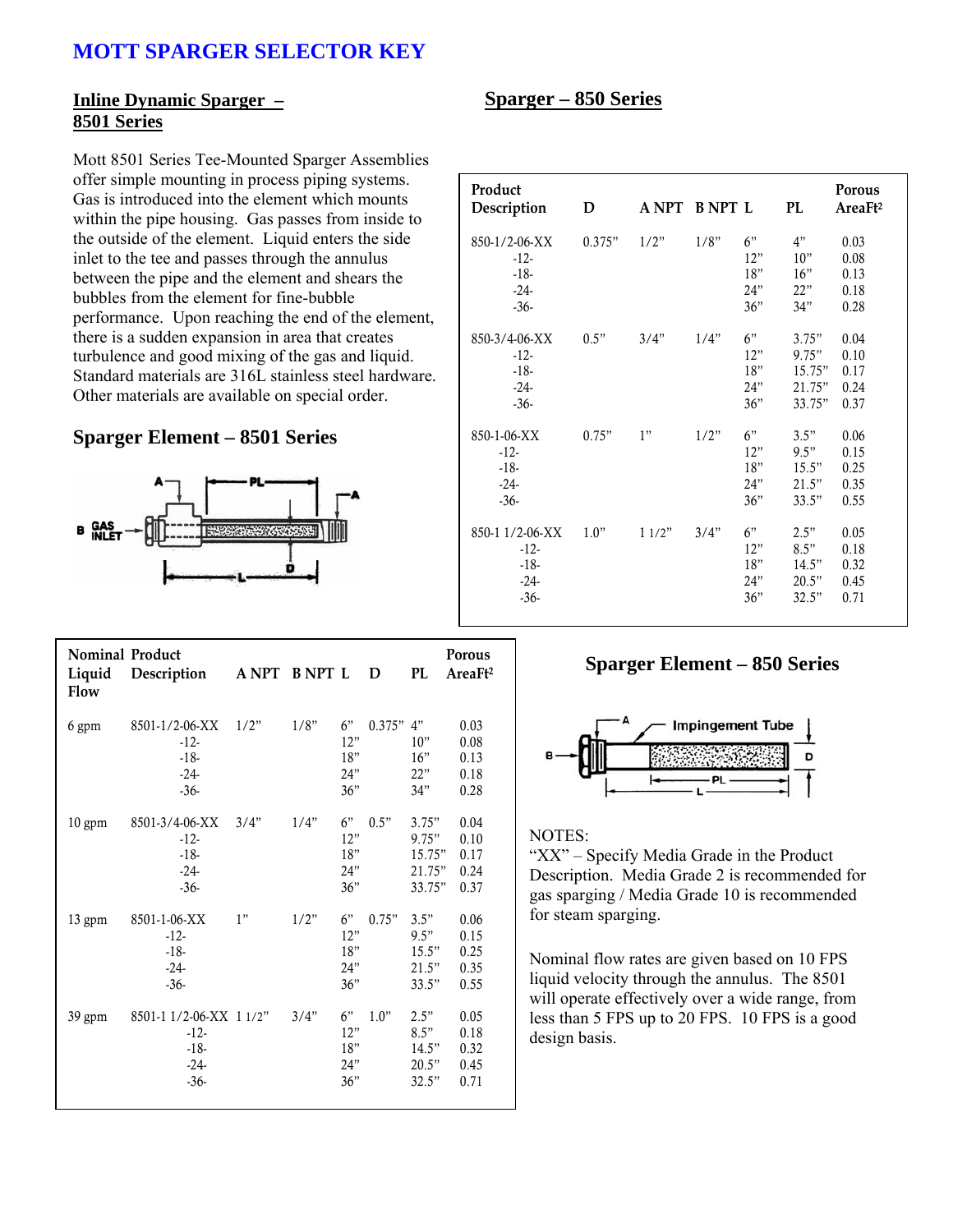## **MOTT SPARGER ELEMENT SELECTOR KEY Reinforced Sparger Elements**





| <b>Product</b><br><b>Description</b>                                   | D Dia L |                   |                    |      |        | T ANPT C Dia Area Ft <sup>2</sup> |
|------------------------------------------------------------------------|---------|-------------------|--------------------|------|--------|-----------------------------------|
| 2224-CD08-10-AD00-XX-AB<br>$-10/6$ -AD00-XX-AB<br>$-10/12$ -AD00-XX-AB | 1.5"10" | 10"<br>10"        | 0"<br>6<br>12"     | 1/2" | 0.840" | 0.32<br>0.32<br>0.32              |
| 2224-CD08-20-AD00-XX-AB<br>$-20/6$ -AD00-XX-AB<br>$-20/12$ -AD00-XX-AB |         | 20"<br>20"<br>20" | 0"<br>6"<br>12"    |      |        | 0.65<br>0.65<br>0.65              |
| 2224-CD08-30-AD00-XX-AB<br>$-30/6$ -AD00-XX-AB<br>$-30/12$ -AD00-XX-AB |         | 30"<br>30"<br>30" | 0"<br>6"<br>12"    |      |        | 0.98<br>0.98<br>0.98              |
| 2232-CD12-10-AD00-XX-AB<br>$-10/6$ -AD00-XX-AB<br>$-10/12$ -AD00-XX-AB | 2"      | 10"<br>10"<br>10" | 0"<br>6"<br>12"    | 3/4" | 1.050" | 0.43<br>0.43<br>0.43              |
| 2232-CD12-20-AD00-XX-AB<br>$-20/6$ -AD00-XX-AB<br>$-20/12$ -AD00-XX-AB |         | 20"<br>20"<br>20" | 0"<br>6"<br>12"    |      |        | 0.87<br>0.87<br>0.87              |
| 2232-CD12-30-AD00-XX-AB<br>$-30/6$ -AD00-XX-AB<br>$-30/12$ -AD00-XX-AB |         | 30"<br>30"<br>30" | $0$ "<br>6"<br>12" |      |        | 1.30<br>1.30<br>1.30              |
| 2240-CD16-10-AD00-XX-AB<br>$-10/6$ -AD00-XX-AB<br>$-10/12$ -AD00-XX-AB | 2.5"10" | 10"<br>10"        | 0"<br>6"<br>12"    | 1"   | 1.315" | 0.54<br>0.54<br>0.54              |
| 2240-CD16-20-AD00-XX-AB<br>$-20/6$ -AD00-XX-AB<br>$-20/12$ -AD00-XX-AB |         | 20"<br>20"<br>20" | 0"<br>6"<br>12"    |      |        | 1.09<br>1.09<br>1.09              |
| 2240-CD16-30-AD00-XX-AB<br>$-30/6$ -AD00-XX-AB<br>$-30/12$ -AD00-XX-AB |         | 30"<br>30"<br>30" | 0"<br>6"<br>12"    |      |        | 1.63<br>1.63<br>1.63              |
|                                                                        |         |                   |                    |      |        |                                   |

## **NOTES**:

"XX" – Specify Media Grade in the Product Description. Media Grade 2 recommended for gas sparging / Media Grade 10 recommended for steam sparging / Media Grade 40 recommended for tank agitation.

## **Type 6400 Sparger Elements**



| <b>Product</b><br><b>Description</b>                                  | D Dia  | <b>A NPT</b> | <b>B NPT</b> | $\mathbf{I}$ .                 | Area Ft <sup>2</sup>                 |
|-----------------------------------------------------------------------|--------|--------------|--------------|--------------------------------|--------------------------------------|
| 6400-3/8-1/4-1/8-06-XX 0.375"<br>$-12-$<br>$-18-$<br>$-24-$<br>$-36-$ |        | 1/4"         | 1/8"         | 6"<br>12"<br>18"<br>24"<br>36" | 0.05<br>0.10<br>0.15<br>0.20<br>0.29 |
| 6400-3/8-1/2-1/8-06-XX<br>$-12-$<br>$-18-$<br>$-24-$<br>$-36-$        | 0.375" | 1/2"         | 1/8"         | 6"<br>12"<br>18"<br>24"<br>36" | 0.05<br>0.10<br>0.15<br>0.20<br>0.29 |
| 6400-1/2-1/2-1/4-06-XX<br>$-12-$<br>$-18-$<br>$-24-$<br>$-36-$        | 0.500" | 1/2"         | 1/4"         | 6"<br>12"<br>18"<br>24"<br>36" | 0.06<br>0.13<br>0.20<br>0.26<br>0.39 |
| 6400-1/2-3/4-1/4-06-XX<br>$-12-$<br>$-18-$<br>$-24-$<br>$-36-$        | 0.500" | 3/4"         | 1/4"         | 6"<br>12"<br>18"<br>24"<br>36" | 0.06<br>0.13<br>0.20<br>0.26<br>0.39 |
| 6400-3/4-3/4-1/2-06-XX<br>$-12-$<br>$-18-$<br>$-24-$<br>$-36-$        | 0.075" | 3/4"         | 1/2"         | 6"<br>12"<br>18"<br>24"<br>36" | 0.10<br>0.20<br>0.29<br>0.39<br>0.59 |
| 6400-3/4-1-1/2-06-XX<br>$-12-$<br>$-18-$<br>$-24-$<br>$-36-$          | 0.750" | 1"           | 1/2"         | 6"<br>12"<br>18"<br>24"<br>36" | 0.10<br>0.20<br>0.29<br>0.39<br>0.59 |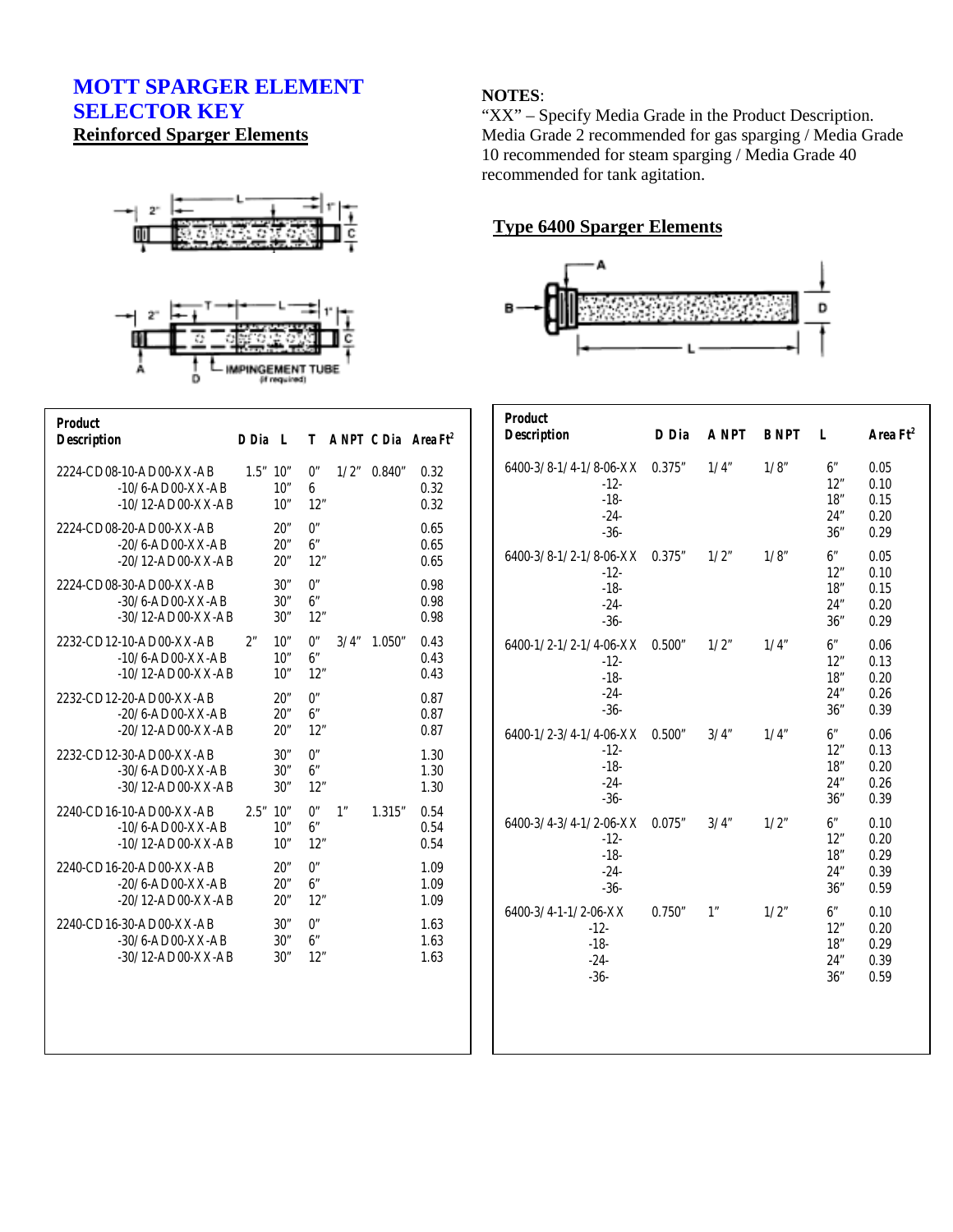#### **Inline Non-Intrusive Dynamic Spargers**

**Mott GasSaver® Series** provides a new dimension in sparger and gas/liquid contacting performance. Gas is introduced into the annulus around the porous metal from outside to inside. The liquid passing through the inside of the porous element "shears" the bubbles from the media before they can fully propagate, resulting in very fine bubbles and the ultimate in performance. Standard materials are 316L stainless steel porous media, 316 stainless steel hardware and housings, and non-asbestos gasket. Other materials are available on special order.

#### NOTES:

"XX" – Specify Media Grade in the Product Description. Media Grade 2 is recommended for gas sparging / Media Grade 10 is recommended for steam sparging.

Nominal flow rates are given based on 10 FPS liquid velocity through GasSavers. GasSavers will operate effectively over a wide range, from 5 FPS up to 20 FPS. 10 FPS is a good design point. Exit velocities can be <5 FPS with good performance in some applications – actual application must be tested.

#### **Mott Industrial GasSavers**

| <b>Nominal Product</b><br>Liquid<br>Flow | <b>Description</b>   | A Dia | ID          | B  | L   | <b>Porous</b><br>AreaFt <sup>2</sup> |
|------------------------------------------|----------------------|-------|-------------|----|-----|--------------------------------------|
| $10 \text{ gpm}$                         | 71B24B78-B10FXXAB-65 | 1"    | 0.625"3/4"  |    | 24" | 0.08                                 |
| $15$ gpm                                 | 71C24B78-C12FXXAB-65 | 11/2" | 0.75"       | 1" | 24" | 0.10                                 |
| 40 gpm                                   | 71D24B78-D20FXXAB-65 | 2"    | 1.25"       | 1" | 24" | 0.16                                 |
| $50$ gpm                                 | 71D24B78-D22FXXAB-65 | 2"    | $1.375"$ 1" |    | 24" | 0.18                                 |
| $100$ gpm                                | 71E24B78-E34FXXAB-65 | 3"    | $2.125"$ 1" |    | 24" | 0.28                                 |
| 150 gpm                                  | 71E24B78-E40FXXAB-65 | 3"    | 2.5"        | 1" | 24" | 0.33                                 |
| $200$ gpm                                | 71F24B78-F46FXXAB-65 | 4"    | $2.875"$ 1" |    | 24" | 0.38                                 |
| $300$ gpm                                | 71G24B78-G56FXXAB-65 | 6"    | 3.5"        | 2" | 24" | 0.46                                 |
| $400$ gpm                                | 71G24B78-G66FXXAB-65 | 6"    | 4.125"      | 2" | 24" | 0.54                                 |
| $600$ gpm                                | 71G24B78-G80FXXAB-65 | 6"    | 5.0"        | 2" | 24" | 0.65                                 |
| 800 gpm                                  | 71H24B78-H92FXXAB-65 | 8"    | 5.75"       | 2" | 24" | 0.75                                 |



#### **Mott Sanitary GasSavers**

| <b>Nominal Product</b><br>Liquid<br><b>Flow</b> | <b>Description</b>    | A Dia | ID          | L<br>B |     | <b>Porous</b><br>AreaFt <sup>2</sup> |
|-------------------------------------------------|-----------------------|-------|-------------|--------|-----|--------------------------------------|
| $3.5$ gpm                                       | S71B24B65-B06FXXAB-65 | 1"    | 0.375"      | 1"     | 24" | 0.05                                 |
| 6 gpm                                           | S71B24B65-B08FXXAB-65 | 1"    | 0.5"        | 1"     | 24" | 0.06                                 |
| 6 gpm                                           | S71C24B65-C08FXXAB-65 | 11/2" | 0.5"        | 11/2"  | 24" | 0.06                                 |
| $10 \text{ gpm}$                                | S71C24B65-C10FXXAB-65 | 11/2" | 0.625"      | 11/2"  | 24" | 0.08                                 |
| 15 gpm                                          | S71C24B65-C12FXXAB-65 | 11/2" | 0.75"       | 11/2"  | 24" | 0.10                                 |
| 30 gpm                                          | S71D24B65-D18FXXAB-65 | 2"    | 1.125"      | 11/2"  | 24" | 0.15                                 |
| $50$ gpm                                        | S71D24B65-D22FXXAB-65 | 2"    | 1.375"      | 11/2"  | 24" | 0.18                                 |
| $50$ gpm                                        | S71V24B65-V22FXXAB-65 | 21/2" | $1.375"$ 2" |        | 24" | 0.18                                 |
| 75 gpm                                          | S71V24B65-V28FXXAB-65 | 21/2" | 1.75"       | 2"     | 24" | 0.23                                 |
| 75 gpm                                          | S71E24B65-E28FXXAB-65 | 3"    | 1.75"       | 2"     | 24" | 0.23                                 |
| $100$ gpm                                       | S71E24B65-E34FXXAB-65 | 3"    | $2.125"$ 2" |        | 24" | 0.28                                 |
| 140 gpm                                         | S71E24B65-E38FXXAB-65 | 3"    | $2.375"$ 4" |        | 24" | 0.31                                 |
| $100$ gpm                                       | S71F24B65-F34FXXAB-65 | 4"    | $2.125"$ 4" |        | 24" | 0.28                                 |
| $150$ gpm                                       | S71F24B65-F40FXXAB-65 | 4"    | $2.5"$      | 4"     | 24" | 0.33                                 |
| 200 gpm                                         | S71F24B65-F46FXXAB-65 | 4"    | 2.875"      | 4"     | 24" | 0.38                                 |



Sanitary GasSaver Shown Above

#### **Mott Laboratory GasSavers All-Welded Construction**

| <b>Nominal</b><br>Liquid<br>Flow | Product<br><b>Description</b> | <b>Tubing Conn</b><br>Dia | ID    | Porous Overall<br>Lg | <b>Porous</b><br>AreaFt <sup>2</sup> |
|----------------------------------|-------------------------------|---------------------------|-------|----------------------|--------------------------------------|
| $1.5$ gpm                        | 7610-1/4-6-XX-AB              | 0.50"                     | 0.25" | 10"                  | 0.03                                 |
| $6.0 \text{ gpm}$                | 7610-1/2-6-XX-AB              | 0.75"                     | 0.50" | 10"                  | 0.06                                 |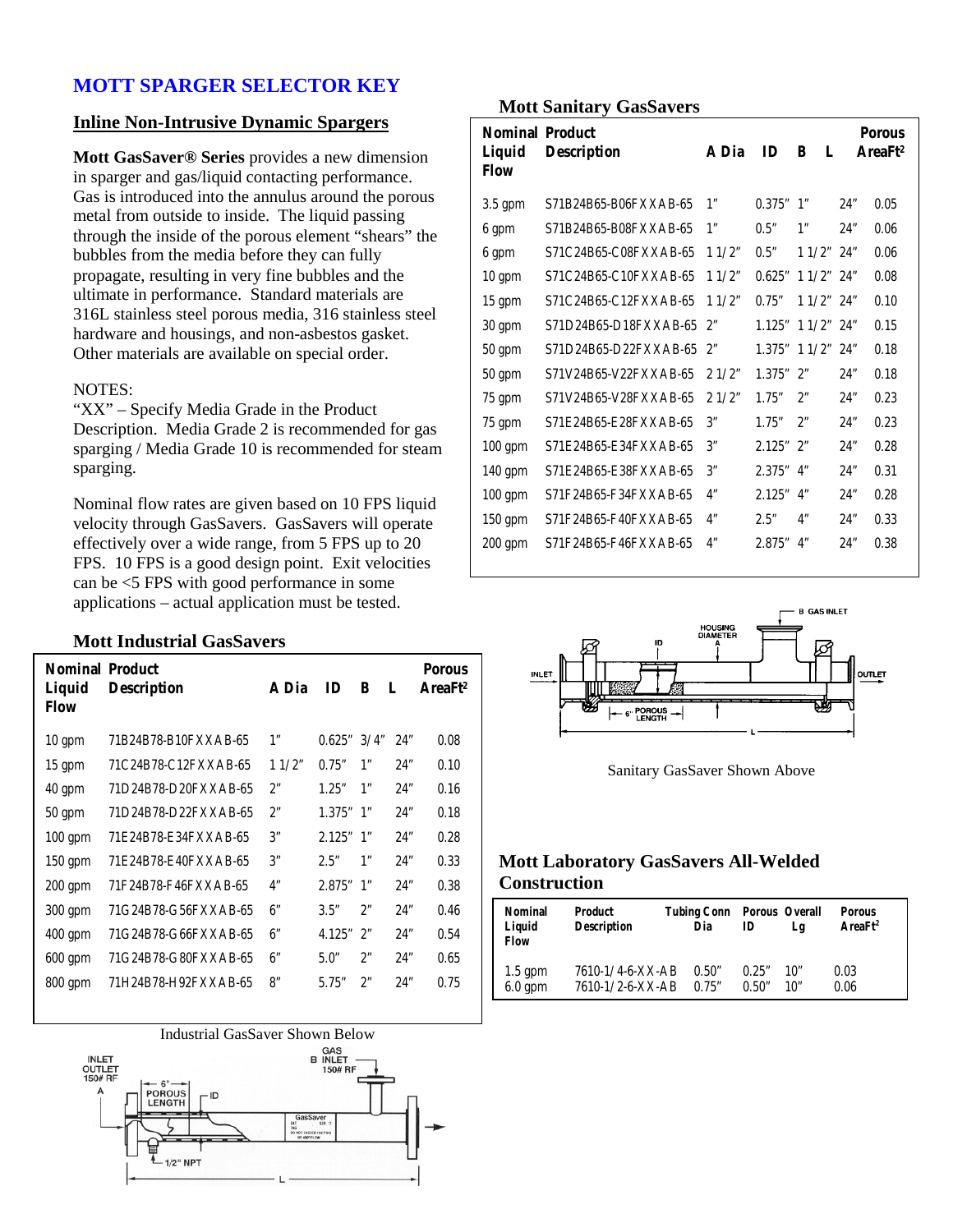#### **Inline Non-Intrusive – Sanitary S71 Series**

 Mott's sanitary tee-mounted sparger offers state-ofthe-art sparging performance. Mott porous metal media provides fine bubble propagation for an optimal gas/liquid interface and effective mass transfer. Gas/liquid mixing occurs when the gasladened liquid reaches the end of the sparger element. A sudden increase in cross-sectional area results in a zone of turbulence.

Mott gas spargers mean lowers gas consumption with high performance. Mott spargers eliminate steam hammer and reduce steam consumption in direct steam injection applications.

Standard construction: Mott precision 316L stainless steel porous media, 316 stainless steel hardware, 3A finish, and polished welds on non-porous joints and hardware. Simple sanitary flange/clamp assembly allows for ease of installation and removal for cleaning. Permanent porous 316L stainless steel media can easily be cleaned for long service life.



| Nominal*<br>Liquid Flow<br>---------------- | <b>Sparger Element</b><br>Part Desc.<br>----------------- | А<br>Tube Dia | В<br>Sparger Dia<br>--------------- | -------- | $Ft^2$ | 6" Area 12" Area<br>$Ft^2$<br>. | D<br>Tri-Clamp**<br>------------------ | Е<br>Tri-Clamp**<br>------------------- |
|---------------------------------------------|-----------------------------------------------------------|---------------|-------------------------------------|----------|--------|---------------------------------|----------------------------------------|-----------------------------------------|
| 12 gpm                                      | $S7116-L-XX-AB$                                           | 1.0"          | 0.5"                                | 4.0"     | .06    | .13                             | 1.5"                                   | 1.5"                                    |
| 30 gpm                                      | $S7124-L-XX-AB$                                           | 1.5"          | 0.75"                               | 4.5"     | .10    | .20                             | 1.5"                                   | 1.5"                                    |
| $60$ gpm                                    | $S7132-L-XX-AB$                                           | 2.0"          | 1.0"                                | 6.0"     | .13    | .26                             | 2.0"                                   | 1.5"                                    |
| $110$ gpm                                   | $S7140-L-XX-AB$                                           | 2.5"          | 1.0"                                | 6.0"     | .13    | .26                             | 2.5"                                   | 1.5"                                    |
| 150 gpm                                     | $S7148-L-XX-AB$                                           | 3.0"          | 1.5"                                | 6.5"     | .19    | .39                             | 3.0"                                   | 1.5"                                    |
| $260$ gpm                                   | $S7164-L-XX-AB$                                           | 4.0"          | 2.0"                                | 8.0"     | .26    | .52                             | 4.0"                                   | 2.0"                                    |

 $L =$  Length: 6" (6) or 12" (12). Other Lengths Available – Consult Factory.

XX = Media Grade: Media Grade 2 (2) for most gas applications; Media Grade 10 (10) for steam.

Example Product Description:

S7132-12-2-AB (2" Tee Mount – 1" Diameter Element x 12" Porous Length, Media Grade 2, 316L/316).

\*Nominal flow specified at 10 FPS annular liquid velocity. Can operate from 1-20 FPS.

\*\*Tri-Clamp sanitary flanges or equivalent.